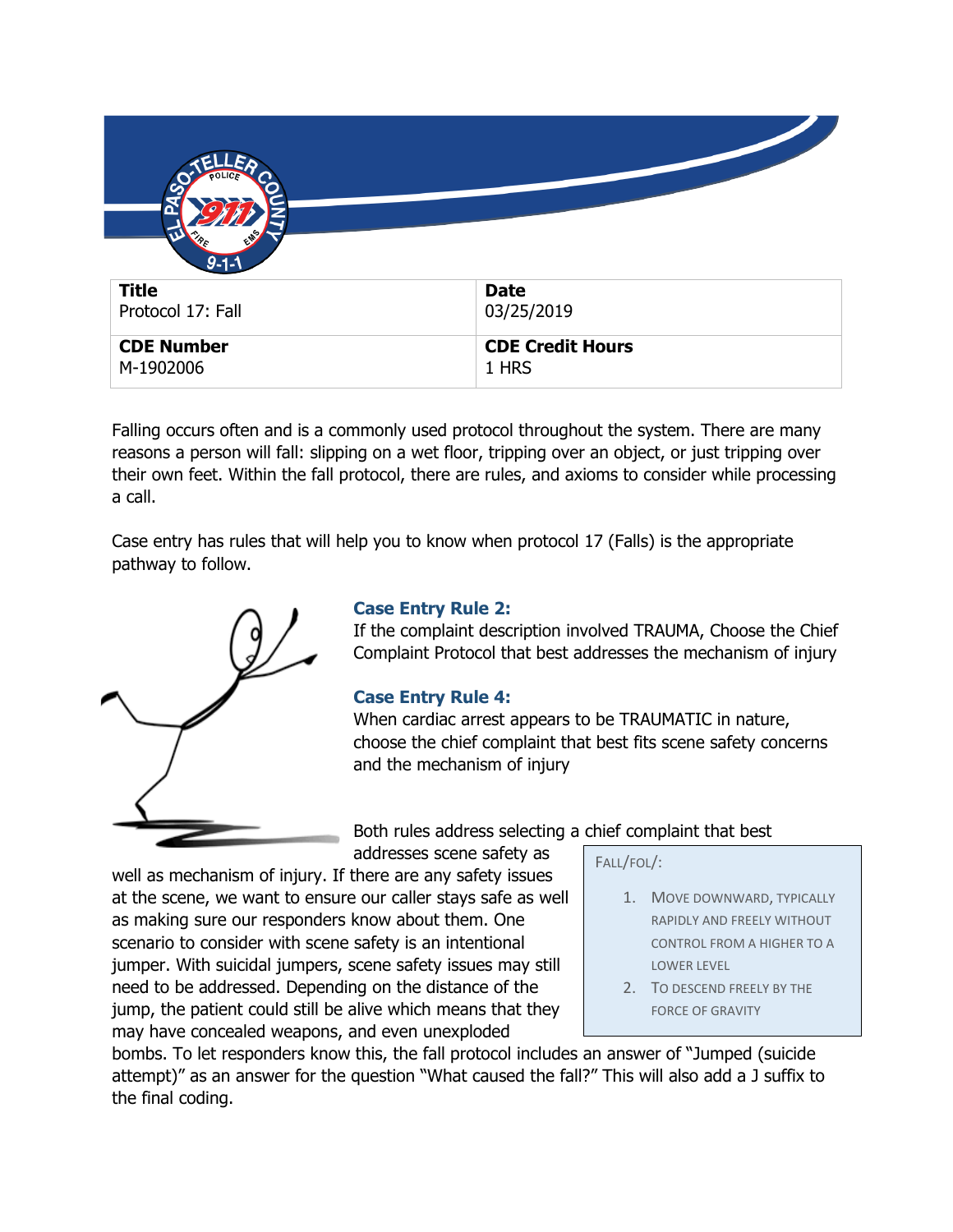

In addition to scene safety issues, we want to address the mechanism of injury or MOI. Healthcare providers use mechanism of injury to help determine how likely it is that a serious injury has occurred. The mechanism of injury describes how, and with what force a patient may have been injured. In EMS training, the mechanism of injury has been the starting point of evaluating the potential for injury in trauma patients and providing care. We are taking this thought process and moving it into the dispatch enviornment. We need to have a basic understanding of how our patient was hurt to include what type of force may have caused the injury.

Keeping the mechanism of injury in mind while processing a call through protocol 17, there are many variables that will determine the severity of a fall, such as: how far a person fell, how they hit the ground, what caused the fall, and the age of the person. The distance a person falls is key factor in determining a response in dispatch. When trying to figure out what to select for how far a person may have fallen, remember, the distance is measured from the lowest part of the body. Some definitions on distance are defined in additional information to give further clarification on what to select based off the callers answer:

**Extreme Fall:** The patient has fallen a distance of 30ft/10m (3 stories) or higher **Long Fall:** The patient has fallen from a distance of: Adult/Child- 10-29ft (3-9m) Infant-6-29ft (2-9m)

These definitions do not cover every answer within protocol for how far a patient may have fallen. There are options for a ground level fall as well as a fall less than 10ft/3m (1 story):

| Ground level                                |
|---------------------------------------------|
| Less than 10ft/3m (1 story)                 |
| $ $ LONG FALL – 10–29ft (3–9m)              |
| EXTREME FALL - 30ft/10m (3 stories) or more |
| Unknown                                     |

When selecting the distance of a patients fall we need to again consider mechanism of injury and what type of force may have caused injuries. If a patient has fallen down stairs, this is considered a ground level fall. The IAED released a statement related to this: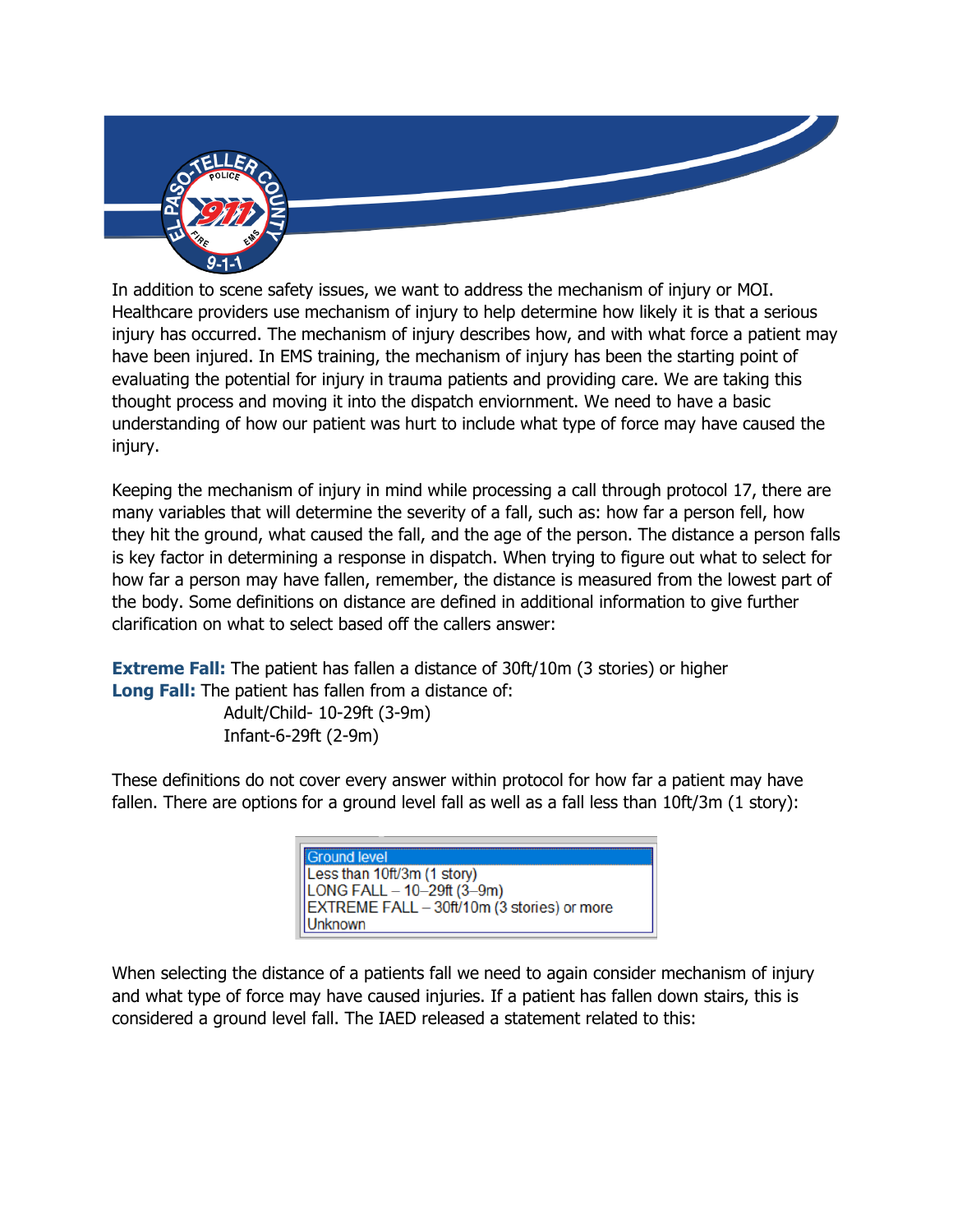

*"A LONG or EXTREME FALL "free fall" is a different mechanism of injury that involves greater inertia than what is essentially multiple ground-level falls when a patient falls down stairs."*

This does not mean that falling down stairs can not cause injuries, but that those injuries are more likely to be obvious as they are in ground level falls (ex: broken wrist/swollen ankle) A fall down stairs or ground level fall are triaged based on apparent external injuries, uncontrolled bleeding, and level of consciousness. In a long or extreme fall, these may cause injures that may not be apparent at the time of occurance. These types of falls are triaged based on apparent external injuries or hemorrhage, level of consciousness, and mechanism of injury. These types of falls have the potential to cause unseen injuries to internal organs or vessel trauma.

Understanding exactly what happened is another important bit of information to ensure that Protocol 17 is used correctly. It is good practice to clarify during case entry after asking "Tell me exactly what happened" to find out what exactly happened when this patient "fell over". This will help to determine exactly where we need to be within protocol. (seizure, cardiac arrest, unconscious). There are times when it could be appropriate to take another pathway which is why protocol 17 has rules to address when it should not be selected:

## **CC Rule 4:**

DANGEROUS, uncontrolled hemorrhage (neck, armpit, or groin) resulting from a ground-level fall should be handled on protocol 21 (Hemorrhage/lacerations).

## **CC Rule 7:**

Ground-level falls caused by fainting, near fainting, or dizziness should be handled on protocol 31. (unconscious/fainting (near))

Understanding all of the rules and axioms on the fall protocol should make it easier to determine when this pathway is appropriate and when it is not. Be sure to run through

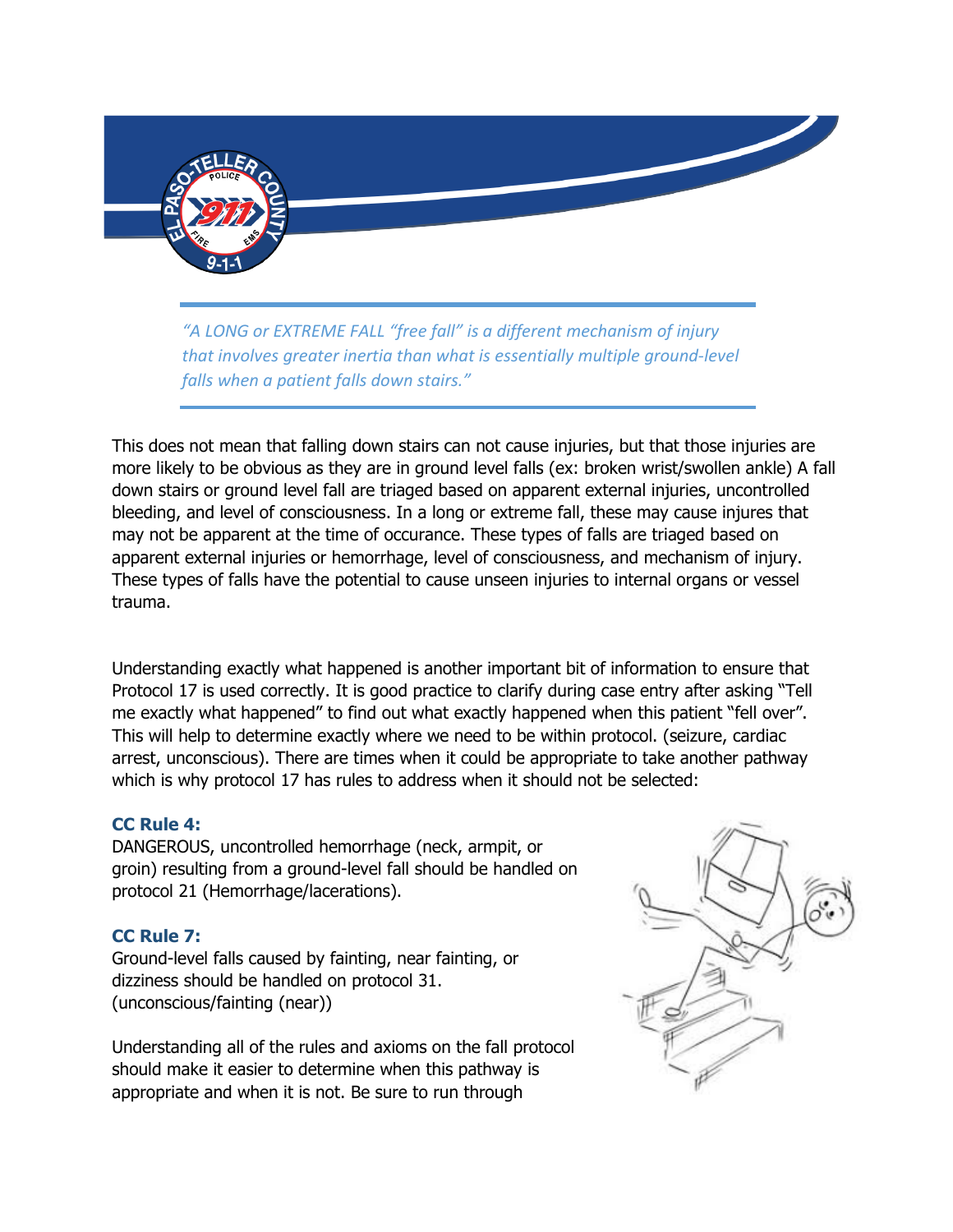

scenarios to work through some of the more uncommon situations such as the jumper and some of the extreme fall situations.